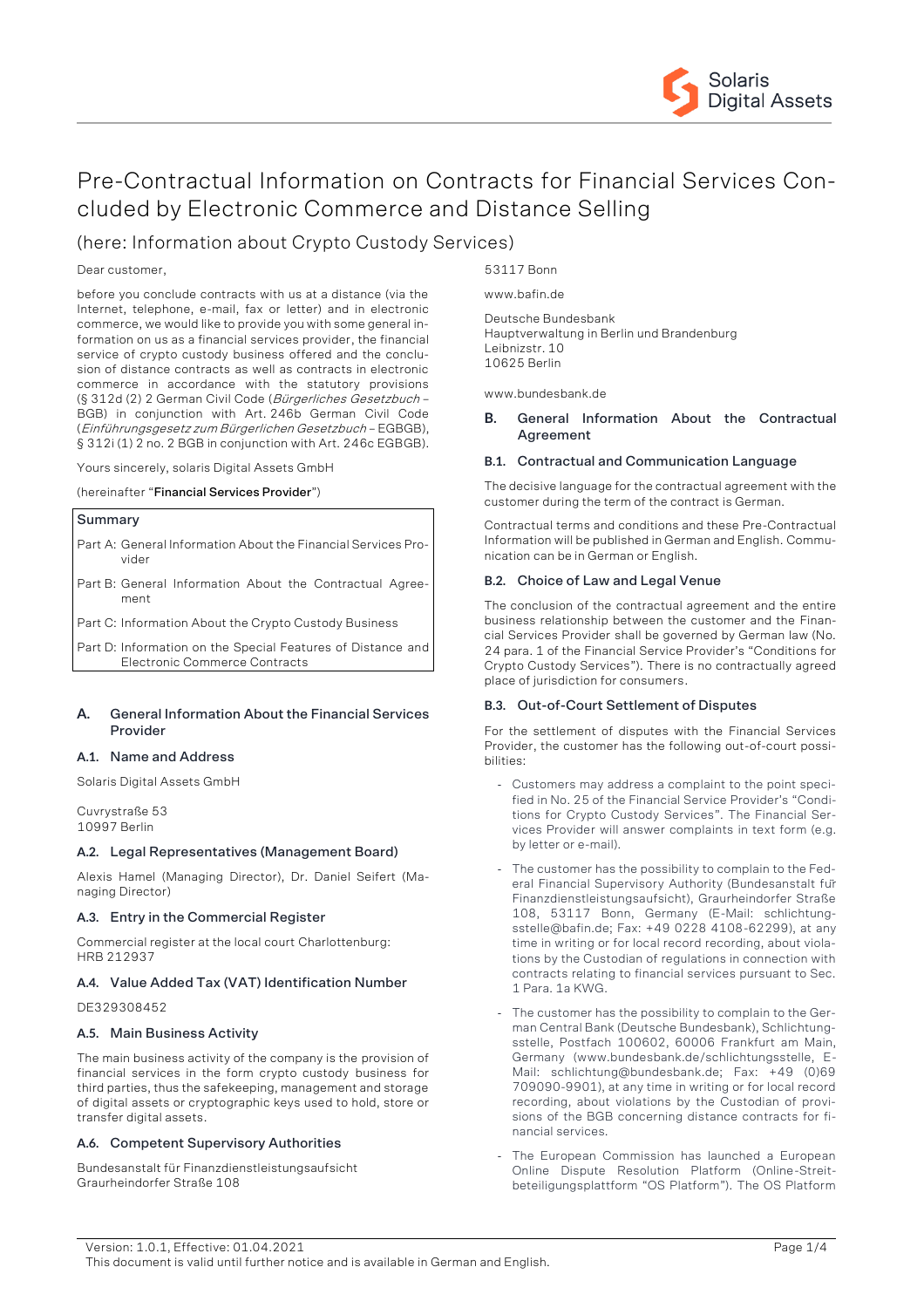

can be used by a consumer for out-of-court settlement of a dispute arising from online contracts with a company established in the EU. The Custodian does not participate in dispute resolution proceedings before a consumer arbitration body.

### **B.4. Deposit-Guarantee or other Investor-Compensation Schemes**

There is no Deposit-Guarantee, Guarantee fund or other investor-compensation schemes.

### **B.5. Validity of the Information Made Available**

The information made available by the Financial Services Provider shall be valid until further notice.

# **C. Information About the Crypto Custody Business**

# **C.1. Main Features of the Financial Service**

**C.1.1.**The Financial Services Provider provides a wallet solution for safekeeping of cryptographic private keys and storage of blockchain-based crypto-assets in the meaning of Sec. 1 Para 11 (1) No. 10 KWG (hereinafter "**Digital Assets**") as well as the corresponding account for safekeeping and transaction management of Digital Assets ("**Account**"). The Account can only be accessed via the app or the website of the Financial Services Provider's cooperation partner. Therefore, the customer requires a computer or mobile device with an Internet connection through which the app or the website of the Financial Services Provider's cooperation partner is accessible. Other access methods are not supported.

In general, the Financial Services Provider supports the following blockchain-protocols and Digital Assets:

- Bitcoin (BTC)
- Ether (ETH),
- Token, including security token, that are compatible with the ERC20 token standard.

The features offered and the type of Digital Assets supported may be subject to restrictions determined by the Financial Services Provider's cooperation partner.

The Financial Service Provider sets up an Account for the customer, credits incoming transactions to the Account and settles transactions of Digital Assets initiated by the customer to the debit of the Account, provided the Account has sufficient balance. In particular, the following crypto custody services are offered:

- Account management,
- Deposits of Digital Assets,

- Withdrawal of Digital Assets to external wallet-addresses (subject to any restrictions imposed by the Financial Services Provider or any regulatory limitations),

- Transfer of Digital Assets to other Accounts within the Financial Services Provider' Platform.

When placing transaction orders, the customer in particular has to ensure that the information provided by the customer, in particular the wallet address of the recipient and the amount of the respective Digital Asset are complete and correct. If the customer authorizes a transaction to an incorrect wallet address the Digital Assets that are part of this transaction may be lost and

may not be transferable back to the customer's Account and their Wallet. If the customer sends Digital Assets to his Account address for deposit (e.g., if the customer sends BTC to the customer's Account address that only supports ETH and not to the customer's Account address specified for BTC deposit) or initiates a withdrawal to an external wallet address that does not support the underlying protocol of the Digital Assets to be deposited or transferred, this may result in a loss of the Digital Assets that may not be recoverable.

#### **C.1.2.Payment and Performance of the Contractual Agreement**

#### **(1) Beginning of the Execution of the Contractual Agreement**

The Financial Services Provider begins with the fulfilment of the crypto custody services agreement immediately after accepting the application to open an Account after receipt of the complete documents and the successful identification of the customer.

#### **(2) Wallet Management and Fiduciary Custody of Digital Assets**

The Financial Services Provider generates and stores cryptographic private keys which are required for the safekeeping and transfer of the customer's Digital Assets on behalf of the customer.

The Financial Service Provider holds Digital Assets on a fiduciary basis and on behalf of the customer.

# **(3) Account Management**

The customer receives an individual Account address which can be used for the deposit of Digital Assets. For each type of Digital Assets (see C.1.1 of this Pre-Contractual Information) the Customer receives individual and separate Account addresses. Each Account address can only be used to deposit Digital Assets of a specific type that is supported by the corresponding Account address (e.g., customer receives an Account address that supports BTC and that can be used to deposit BTC, but does not support other types of Digital Assets such as ETH).

The Financial Services Provider fulfils its obligations under the crypto custody service agreement by booking the transactions (deposits of Digital Assets, withdrawals of Digital Assets to external wallet addresses and transfer of Digital Assets to other Accounts within the Financial Services Provider' Platform) in the Account of the customer. The customer shall receive a statement from the Financial Services Provider for each transaction executed. The customer shall be informed of the respective balance of Digital Assets of the same type. Unless otherwise agreed, the customer shall receive an account statement at the end of each calendar year showing the Digital Assets held in the Account.

All bookings made by the Financial Services Provider are listed on the account statement with the following details: Balance of the respective Digital Assets and transaction date (value date) as well as the wallet address of the sender or recipient of a transaction. Account statements are transmitted in the agreed form by the Financial Services Provider's cooperation partner.

#### **(4) Deposits of Digital Assets**

A deposit represents a single incoming transaction on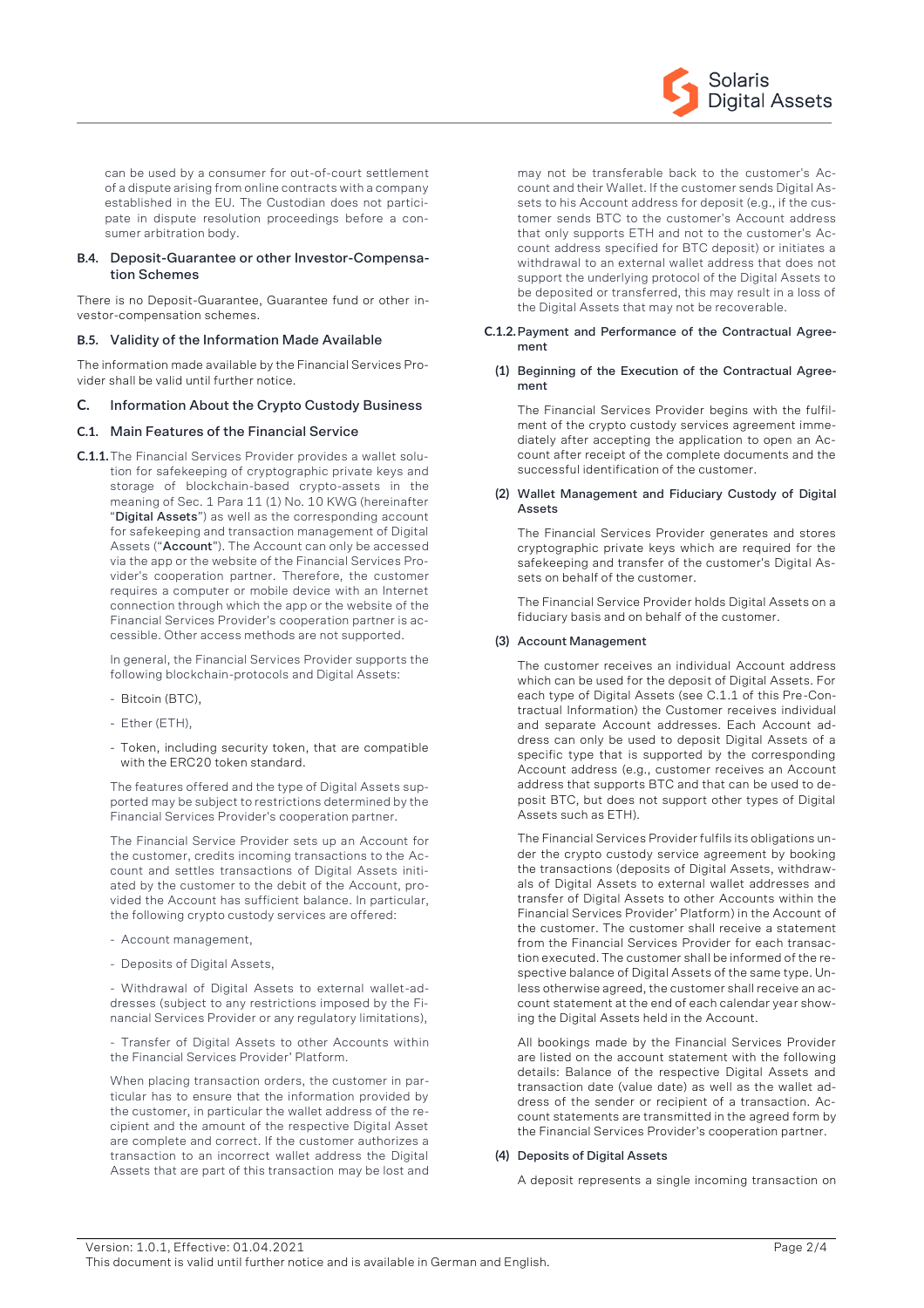

blockchain level to the customer's Account address. In case of a deposit of a Digital Asset, the deposit is considered fulfilled as soon as the customer's Account is credited.

#### **(5) Withdrawals of Digital Assets to External Wallet Addresses**

A withdrawal to an external wallet address represents a transaction of Digital Assets on blockchain level from the customer's Account to an external wallet address. A withdrawal of Digital Assets to an external wallet address is considered fulfilled as soon as the associated transaction was broadcasted to the blockchain network. The balance of the customer's Account will be adjusted accordingly. The actual point in time for processing and transmission of a transaction on blockchain level depends on the blockchain network and is beyond the control of the Financial Services Provider.

#### **(6) Transfers of Digital Assets to Other Accounts with the Financial Services Provider**

A transfer of Digital Assets to other Accounts represents a transfer of Digital Assets from a customer's Account to another Account within the Financial Services Provider' Platform. Such transfer does not take place as a transaction on blockchain level and is considered fulfilled by crediting the beneficiary's Account.

### **C.1.3.Prices**

The prices for the services in connection with the provision of the Wallet and the management of the customer's Account shall be agreed between the Financial Services Provider's cooperation partner and the Customer.

#### **C.1.4.Information on Taxes and Costs to be Paid by the Customer**

- (1) No taxes are paid on the customer's behalf by the Financial Services Provider.
- (2) Gains on the sale of crypto-currencies as well as income from interest and exchange rate gains within the scope of token transactions may be taxable. The customer himself is responsible for paying any income tax (e.g. income tax, capital gains tax) of the customer.
- (3) In case of questions, the customer should contact the tax authority responsible for the customer or their tax advisor. This applies in particular if the customer is liable for tax abroad.
- (4) The customer has to bear their own costs (e.g. for internet, tele-phone calls, postage).

#### **C.1.5.Additional Costs for Telecommunications**

There are no additional telecommunication costs charged by the Financial Services Provider.

#### **C.1.6.Restriction on Disposal During the Revocation Period**

The Financial Services Provider is entitled to execute the customer's orders from the Account to third parties only after expiry of the revocation period of 14 days.

#### **C.1.7.Indication of Risk**

The financial service of crypto custody business refers to financial instruments which, due to their specific characteristics and the processes to be performed, are subject to special risks and whose price is subject to fluctuations on the financial market over which the Financial Services Provider has no influence. Income generated in the past is no indicator of future income.

### **C.2. Contractual Termination Rules**

The contractual agreement is subject to the termination rules set out in Nos. 21, 22 and 23 of the Financial Service Provider's "Conditions for Crypto Custody Services".

# **C.3. Minimum Term**

There is no minimum term.

#### **C.4. Other Rights and Obligations of the Financial Services Provider and the Customer**

The general rules for the entire business relationship between the Financial Services Provider and the customer are described in the Financial Service Provider's "Conditions for Crypto Custody Services". In these, the customer's duties to cooperate are specified under No. 13. In addition, the following special terms and conditions apply, which contain deviations or additions to the Financial Service Provider's "Conditions for Crypto Custody Services":

> - General Terms and Conditions for the use of the Accounts via the app- or browser-based user interface of the Financial Services Provider's cooperation partner.

The above conditions are available in German and English.

# **D. Information on the Special Features on Distance and Electronic Commerce Contracts**

### **D.1. Information on the Conclusion of the Distance Contract**

Via the app or website of the Financial Services Provider's cooperation partner, the customer makes a binding offer to the Financial Services Provider to conclude the crypto custody services agreement by transmitting the fully completed online application form to open an Account to the Financial Services Provider as part of the digital application process and the receipt of the application by the Financial Services Provider. The crypto custody services agreement is concluded when the Financial Services Provider declares acceptance of the application and/or releases the Account for use to the customer after an identity check, if necessary.

# **D.2. Information on the Individual Technical Steps Leading to the Conclusion of a Contract in Electronic Commerce**

The customer has to register via the app or website of the Financial Services Provider's cooperation partner in order to open an Account with the Financial Services Provider. If the Customer wishes to register via the app of the Financial Service Provider's cooperation partner, he first has to download it from an App Store. Before the customer can submit the completed application form for the application to open an Account to the Financial Services Provider (see D.1 of this Pre-Contractual Information), the customer has to accept the Financial Services Provider's "Conditions for Crypto Custody Services" via the frontend of the Financial Services Provider's cooperation partner by ticking the checkbox and confirm that he/she has read and understood the customer information on data processing as well as these Pre-Contractual Information. To send their binding offer for opening an Account with the Financial Services Provider, the customer must click on the confirmation button implemented via the frontend of the Financial Services Provider's cooperation partner. The crypto custody services agreement is concluded when the Financial Services Provider declares acceptance of the offer to